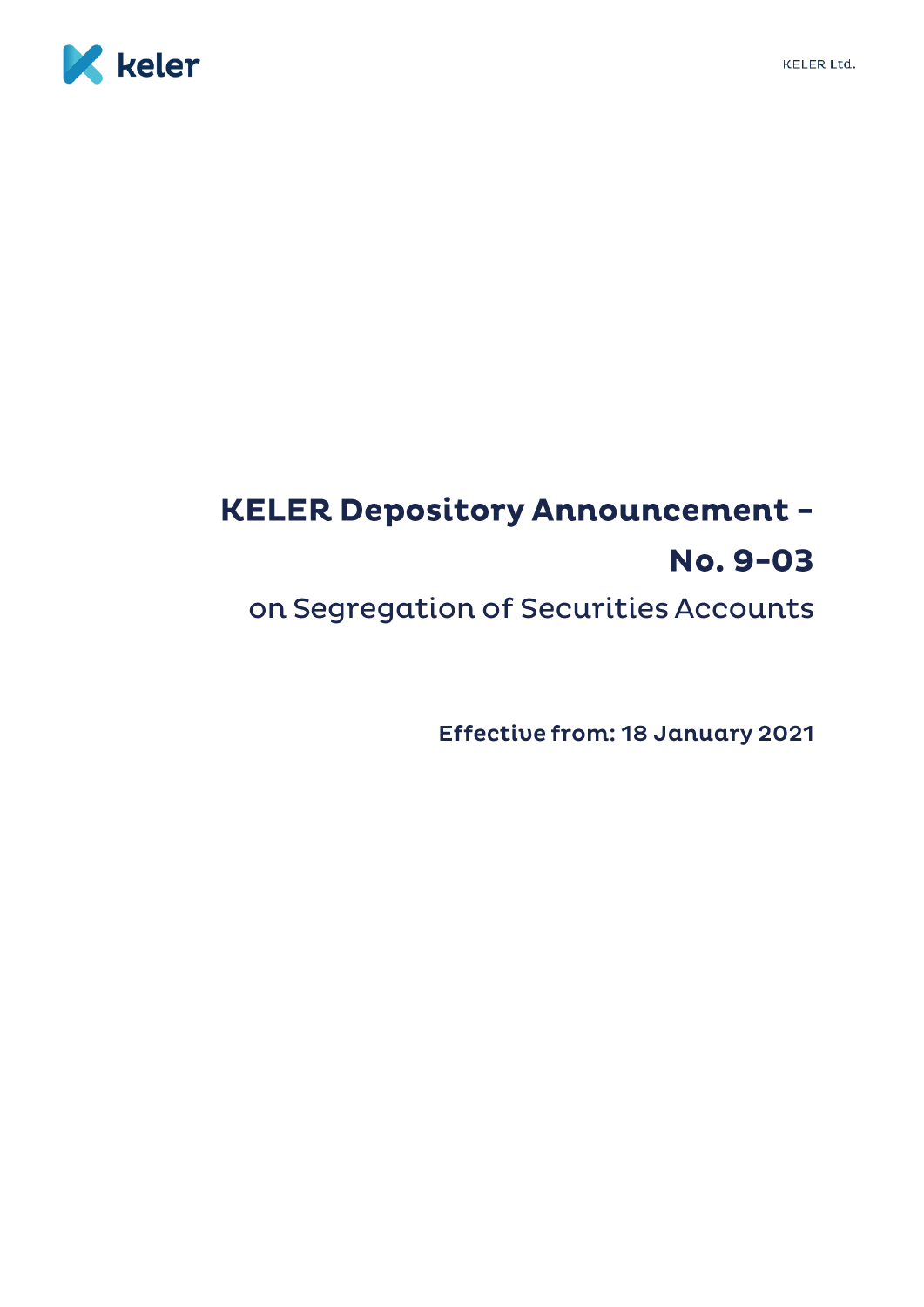

## I. General information on the method of segregation

The segregation levels of securities accounts available to Clients at KELER Ltd. and the legal conditions of segregation were designed in conformity with Act CXX of 2001 on the Capital Market (Tpt.) and Regulation (EU) No. 909/2014 of the European Parliament and of the Council of 23 July 2014 on improving securities settlement in the European Union and on central securities depositories and amending Directives 98/26/EC and 2014/65/EU and Regulation (EU) No. 236/2012.

The securities registry system of KELER is at all times capable of segregating the securities of Account holders from KELER's own assets and from the securities of other account holders in the securities accounts maintained by KELER.

KELER segregates the securities of Account holders from the securities of other account holders by using individual central securities main accounts. Account holders can proceed to open several subaccounts under the main account where the following segregation options are ensured for the Account holder:

- **Segregation by client (Type "B" central securities account)**
	- **Consolidated client account**
		- The Account holder registers securities belonging to several client on one single omnibus account, i.e. there is an allocation of 1:N.
	- **Individual client account** The Account holder registers the securities of only one client on the securities account, i.e. the allocation is 1:1.
- **Own account (Type "A" central securities account):**
	- The Account holder registers its own securities on the securities account (i.e. not client securities), i.e. the allocation is 1:1.

Certain services (e.g. for the registering of US securities subject to discounted withholding tax, stock exchange clearing for KELER CCP clearing members (sub-clearing members) require the opening of specific subaccounts that will be categorized under one of the above three categories.

In the case of the opening of a new subaccount requested by the Account holder through the KID system, if Account holder picked a "Client" type of subaccount, then the KELER system registers it as 'Consolidated client account' by default as it is a statutory requirement to categorize the securities accounts into one of the above three categories. If the category of the account should be changed, then please communicate your request for change by completing the below referred form.

It is the responsibility of the Account holder to ensure the adequacy of the segregation of the securities accounts.

You may obtain further information further information on the current KELER categorization of certain subaccounts from the Business Support and Reconciliation Department of KELER [\(uzletitamogatas@keler.hu\)](mailto:uzletitamogatas@keler.hu) or any change to the categorization can be requested by using the below form:

[https://english.keler.hu/Key%20documents/Business%20Forms/Securities%20Settlement/2021\\_01\\_1](https://english.keler.hu/Key%20documents/Business%20Forms/Securities%20Settlement/2021_01_18_Data-Sheet-for-Opening-Sub-Accounts.pdf?download) [8\\_Data-Sheet-for-Opening-Sub-Accounts.pdf?download.](https://english.keler.hu/Key%20documents/Business%20Forms/Securities%20Settlement/2021_01_18_Data-Sheet-for-Opening-Sub-Accounts.pdf?download)